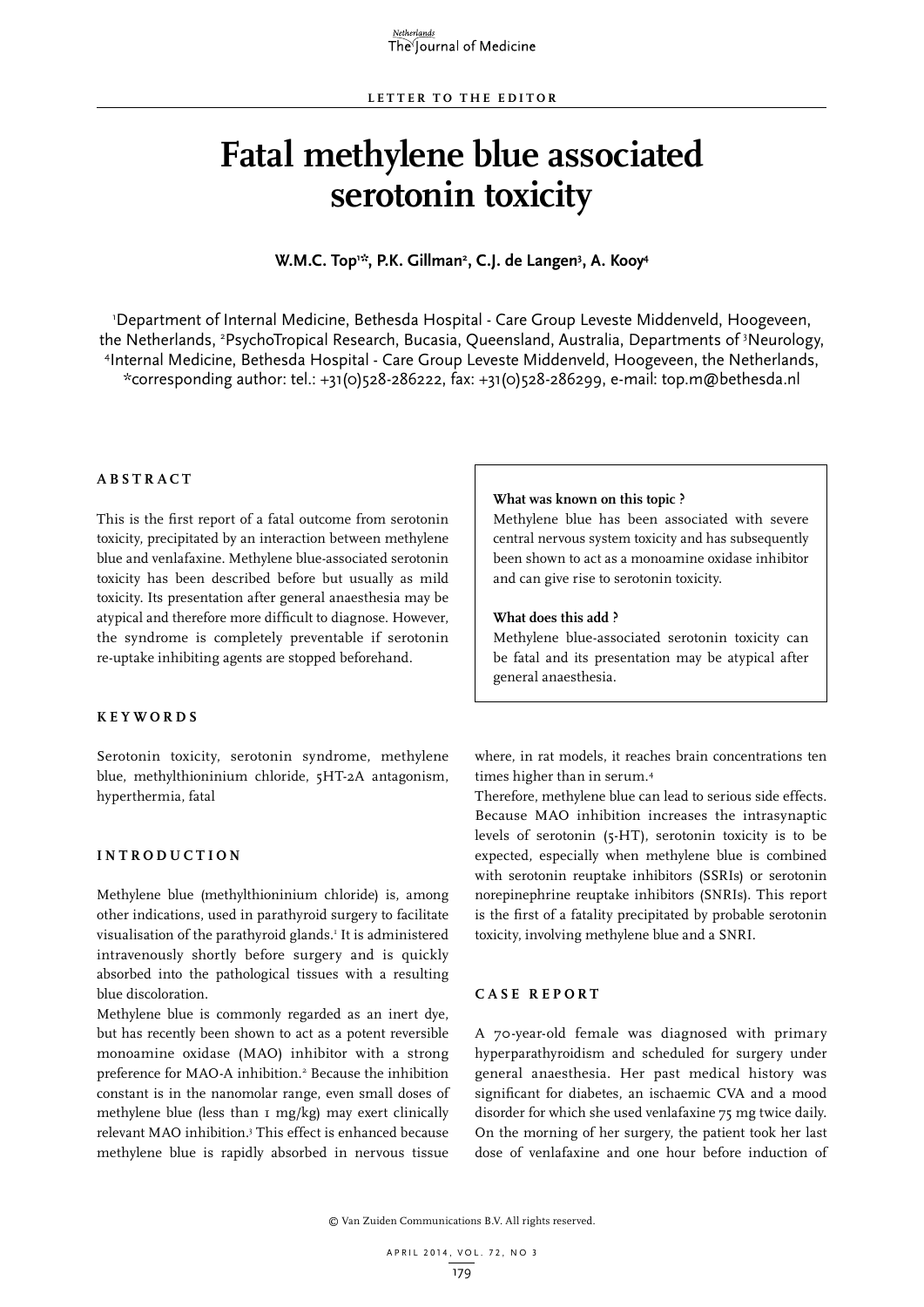anaesthesia, 1 gram of methylene blue (9 mg/kg) was given intravenously. Anaesthesia was performed with propofol induction and sevoflurane maintenance and atracurium was used for muscle relaxation. After surgery, in the recovery room, the patient suddenly became agitated. Hypoglycaemia was ruled out and symptomatic treatment instituted with droperidol and midazolam. However, her mental status deteriorated for which the neurologist and internist were consulted. The neurological examination showed agitation, reduced consciousness, pupillary dilatation, ocular clonus, dysarthria, neuromuscular hyperactivity and hyperreflexia, predominantly in the lower limbs. The temperature was 36 °C. A relevant hypocalciaemia or hypercalciaemia and a haemorrhagic cerebrovascular accident (CT scan) could be excluded. Because of further neurological deterioration with profuse sweating, hypersalivation, opisthotonus and a bilateral pyramidal syndrome, the patient was transferred to the intensive care unit with a differential diagnosis of malignant neuroleptic syndrome, ischaemic brainstem infarction or epileptic insults with postictal status (for which valproic acid was started). On admission she had normal vital functions but after nine hours her temperature rose to 39 °C *(figure 1)*. The patient became respiratory and haemodynamically unstable and she needed intubation and mechanical ventilation. Cooling was instituted with infusion of 2 litres of cold fluids and application of a fluid filled cooling blanket. Because of worsening hyperthermia, dantrolene (1.8 mg/kg) was given. Maximum temperature was 43.1°C. Although the temperature decreased after dantrolene administration, the patient died from circulatory collapse not responding to volume resuscitation, inotropes and vasopressors. Permission for autopsy was not granted.



#### **DIS C U SSION**

Methylene blue-associated neurotoxicity has been incidentally reported since 2003 and the association with serotonin toxicity was made in 2006. Ramsay showed that methylene blue is a potent MAO-A inhibitor.<sup>2</sup> Low doses of 0.7-1 mg/kg methylene blue intravenously may already give rise to clinically relevant MAO inhibition.3,5

Two retrospective surgical series describe postoperative encephalopathy in 17 of 325 patients (5%) after parathyroid surgery with the use of methylene blue.<sup>6,7</sup> All of them used SRI agents. Additionally, 15 cases have been reported with serotonin toxicity during the use of methylene blue. $8.9$ Our patient, however, is the first fatality from probable serotonin toxicity described in the literature. We reported the case to the relevant authorities.

Serotonin toxicity or serotonin syndrome consists of a clinical trial of changed mental status, autonomic stimulation and neuromuscular excitation. Mono-intoxication with SRI agents only leads to moderate toxicity (without severe hyperthermia), for severe toxicity concurrent use of a MAO inhibitor is required.<sup>8</sup> Diagnostic criteria have been proposed and the Hunter criteria focus on specific neuromuscular signs in the context of SRI agents, such as a rapid onset, hyperreflexia, tremor and inducible or spontaneous (ocular) clonus, with symptoms often more pronounced in the lower limbs.<sup>10</sup>

Our patient showed most of these discriminating signs, except the rapid onset. This may be explained by her general anaesthesia which, in animals, induces preferential brain hypothermia and therefore may lead to a protracted course and atypical presentation of serotonin toxicity.<sup>11</sup> In our case, clinical symptoms arose 4.5 hours after administration of methylene blue, but hyperthermia was only observed after 15 hours.

Treatment is based on two key points: discontinuation of the implicated drugs and aggressive supportive therapy. Agitation can be controlled with benzodiazepines. Moderate and severe toxicity may benefit from serotonin receptor 2a (5-HT2A) blockade with cyproheptadine tablets or parenteral chlorpromazine most often cited. There are, however, also other potent 5-HT2A antagonists such as olanzapine and ketanserin.12,13 Ketanserin does have the benefit of intravenous availability and a lack of effect on dopamine receptors which makes it a safer choice if neuroleptic malignant syndrome cannot be excluded.

Hyperthermia should be treated with cooling therapy including sedation and muscle relaxation. The use of dantrolene in hyperthermic syndromes apart from the classical malignant hyperthermia is not well defined. Dantrolene may be of additive value because it modulates not only peripheral muscle ryanodine receptors but also cerebral ryanodine receptors. This modulates the dopaminergic system which may be involved in the